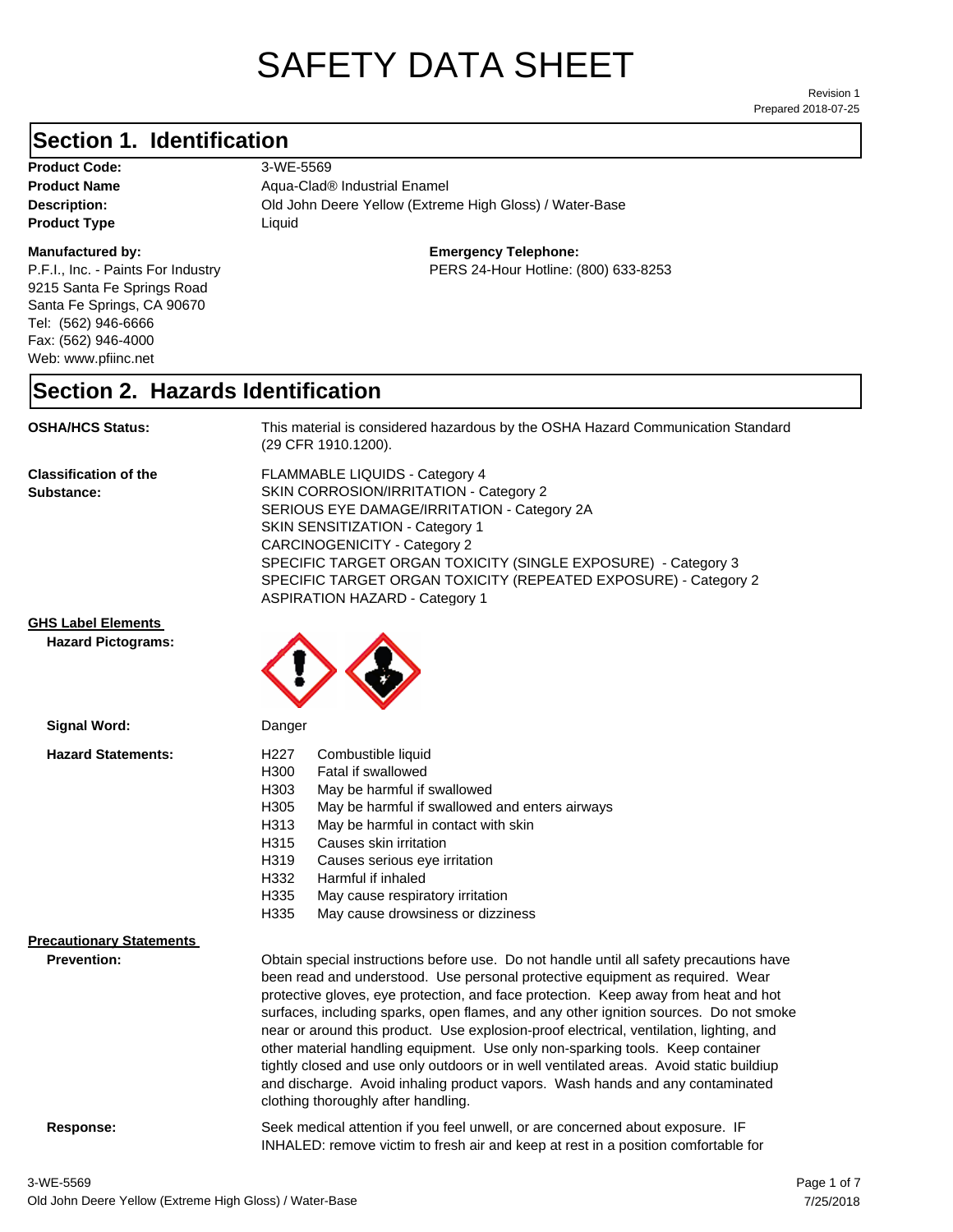| Storage & Disposal:                         | breathing. IF SWALLOWED: contact a poison control center or physician immediately.<br>Do not induce vomiting. IN CASE OF SKIN OR HAIR CONTACT: remove all<br>contaminated clothing, and wash skin with soap and water. If irritation or rash occurs,<br>get medical attention. IF IN EYES: rinse with copious amounts of water for several<br>minutes. Remove contact lenses, if present and easy to do so. If eye irritation persists,<br>seek medical attention.<br>Store in a locked and secure environment. Store in a cool, well ventilated area away<br>from direct sunlight and heat. Dispose of contents and container in accordance with all<br>local, regional, state, and federal regulations.                                                                                                                                                                                                                                                                                                                |
|---------------------------------------------|--------------------------------------------------------------------------------------------------------------------------------------------------------------------------------------------------------------------------------------------------------------------------------------------------------------------------------------------------------------------------------------------------------------------------------------------------------------------------------------------------------------------------------------------------------------------------------------------------------------------------------------------------------------------------------------------------------------------------------------------------------------------------------------------------------------------------------------------------------------------------------------------------------------------------------------------------------------------------------------------------------------------------|
| <b>Supplemental Label</b><br>Elements:      | Ensure adequate ventilation at all times when using this product and when sanding the<br>dried film. Wear an appropriate, NIOSH approved particulate respirator. Follow all<br>respirator manufacturer's directions for proper use. Abrading or sanding this product's<br>dried film may release crystalline silica which has been shown to cause lung damage<br>and may cause cancer following long term exposure. Rags, sandpaper, steel wool,<br>and other abrading materials or waste containing this product may spontaneously<br>combust when improperly disposed of. Product contains solvents which can cause<br>permanent brain and nervous system damage. Intentional misuse by concentrating<br>and inhaling the contents of this product can be harmful or fatal. Do not transfer<br>contents to another container.<br>PROPOSITION 65 WARNING: this product contains chemicals known to the State of<br>California to cause cancer and birth defects or other reproductive harm.<br>FOR INDUSTRIAL USE ONLY. |
| <b>Hazards not otherwise</b><br>classified: | None known.                                                                                                                                                                                                                                                                                                                                                                                                                                                                                                                                                                                                                                                                                                                                                                                                                                                                                                                                                                                                              |

# **Section 3. Composition/Information on Ingredients**

#### Chemical Name / CAS No

Ethylene Glycol Monobutyl Ether 111-76-2 10 to 20% Vapor Pressure: .11 kPa

Titanium Dioxide 13463-67-7 5 to 10%

### **Section 4. First Aid Measures**

#### **Description of First Aid Measures**

| <b>Eye Contact:</b>  | Immediately flush eyes with copious amounts of water. Remove any contact lenses.<br>Rinse for at least 10 minutes. Get medical attention. Chemical burns must be treated<br>promptly by a physician.                                                                                                                                                                                                                                                                                                                                                      |
|----------------------|-----------------------------------------------------------------------------------------------------------------------------------------------------------------------------------------------------------------------------------------------------------------------------------------------------------------------------------------------------------------------------------------------------------------------------------------------------------------------------------------------------------------------------------------------------------|
| Inhalation:          | Remove victim to fresh air and maintain in a rest position comfortable for breathing. If<br>fumes are still present, all rescuers should wear appropriate respirators. If victim<br>exhibits irregular breathing, trained personnel should provide artificial respiration or<br>oxygen. Mouth-to-mouth resuscitation may be dangerous. If necessary, contact a<br>poison control center or physician immediately. If victim is unconscious, place in a<br>recovery position and seek medical help immediately. Maintain an open airway for the<br>victim. |
| <b>Skin Contact:</b> | Wash affected areas with soap and water. Remove contaminated clothing and shoes.<br>Continue to rinse the affected area for at least ten minutes. Get medical attention if<br>discomfort continues. Avoid further exposure in the event of any symptoms or<br>complaints.                                                                                                                                                                                                                                                                                 |
| Ingestion:           | If product is ingested, contact a poison control center or a physician immediately. Do<br>not induce vomitting. Rinse mouth with water and remove dentures, if any. Remove<br>victim to fresh air and keep at rest in a comfortable position to facilitate breathing. If<br>the victim is conscious and the product has been swallowed, provide small quantities of<br>water to drink. Cease if the victim feels sick, as vomitting may be dangerous.<br>Aspiration hazard if swallowed. This product can enter the lungs and cause damage.               |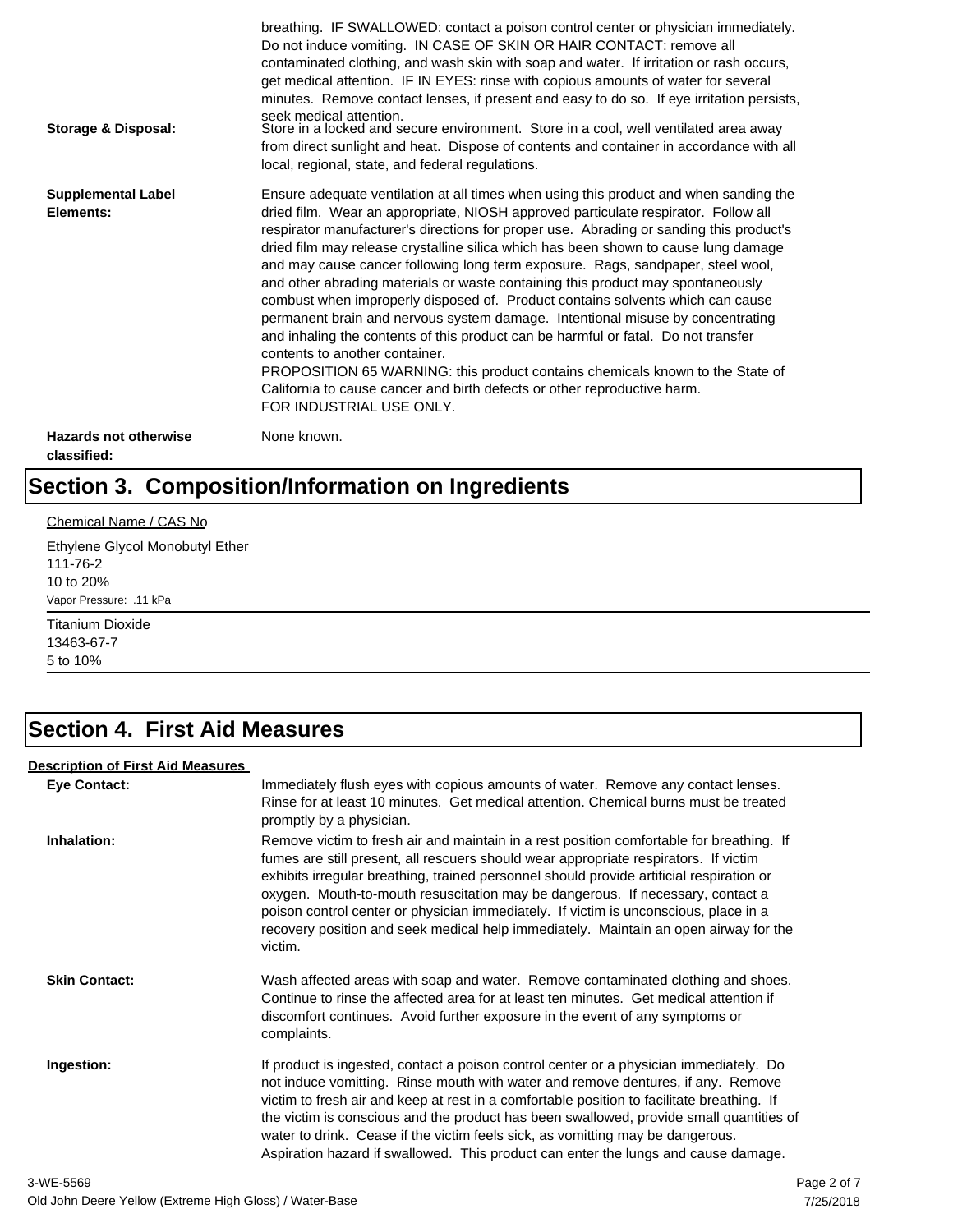If vomitting occurs, the head should be kept low so that vomit does not enter the lungs. Never administer anything by mouth to an unconscious person. If unconscious, place in a recovery position while medical attention is sought. Maintain an open airway for the victim.

| <b>Potential Acute Health Effects</b>               |                                                                                                                                                                                                                                                                                                                                                              |  |
|-----------------------------------------------------|--------------------------------------------------------------------------------------------------------------------------------------------------------------------------------------------------------------------------------------------------------------------------------------------------------------------------------------------------------------|--|
| <b>Eve Contact:</b>                                 | Causes serious eye irritation.                                                                                                                                                                                                                                                                                                                               |  |
| Inhalation:                                         | Can cause central nervous system depression. May cause drowsiness and dizziness<br>as well as respiratory irritation.                                                                                                                                                                                                                                        |  |
| <b>Skin Contact:</b>                                | Causes skin irritation. May cause an allergic skin reaction.                                                                                                                                                                                                                                                                                                 |  |
| Ingestion:                                          | Can cause central nervous system depression. May be fatal if swallowed and allowed<br>to enter airways. Irritating to mouth, throat and stomach.                                                                                                                                                                                                             |  |
| <b>Over-Exposure Signs &amp; Symptoms</b>           |                                                                                                                                                                                                                                                                                                                                                              |  |
| <b>Eve Contact:</b>                                 | Adverse symptoms may include: pain or irritation, watering, redness.                                                                                                                                                                                                                                                                                         |  |
| Inhalation:                                         | Adverse symptoms may include: respiratory tract irritation, coughing, nausea or<br>vomiting, headache, drowsiness or fatigue, dizziness or vertigo, unconsciousness.                                                                                                                                                                                         |  |
| <b>Skin Contact:</b>                                | Adverse symptoms may include: irritation, redness.                                                                                                                                                                                                                                                                                                           |  |
| Ingestion:                                          | Adverse symptoms may include: nausea, vomiting.                                                                                                                                                                                                                                                                                                              |  |
|                                                     | Indication of immediate medical attention and special treatment needed                                                                                                                                                                                                                                                                                       |  |
| <b>Notes to Physician:</b>                          | Treat symptomatically. Contact poison treatment specialists if large quantities have<br>been ingested or inhaled.                                                                                                                                                                                                                                            |  |
| <b>Specific Treatments:</b>                         | None specified.                                                                                                                                                                                                                                                                                                                                              |  |
| <b>Protection of First Aid</b><br><b>Providers:</b> | No action should be taken involving any personal risk or without proper training. If<br>fumes are still present, rescuers should wear appropriate respirators or a self<br>contained breathing apparatus. Mouth-to-mouth resuscitation may be dangerous for<br>the first aid provider. Wash all contaminated clothing with soap and water before<br>removal. |  |

## **Section 5. Fire Fighting Measures**

| <b>Extinguishing Media</b>                        |                                                                                                                                                                                                                                                                                                                                                                              |
|---------------------------------------------------|------------------------------------------------------------------------------------------------------------------------------------------------------------------------------------------------------------------------------------------------------------------------------------------------------------------------------------------------------------------------------|
| Suitable Media:                                   | Dry chemical, CO2, water spray (fog), foam, dry sand.                                                                                                                                                                                                                                                                                                                        |
| Unsuitable Media:                                 | Do not use water jet.                                                                                                                                                                                                                                                                                                                                                        |
| <b>Specific Hazards:</b>                          | Combustible liquid. Closed containers may explode when exposed to extreme heat as<br>a result of buildup of steam. Keep containers tightly closed and isolate from heat,<br>electrical equipment, sparks, and open flames. No unusual fire or explosion hazards<br>noted.                                                                                                    |
| <b>Special Firefighting</b><br><b>Procedures:</b> | Water may be used to cool closed containers to prevent pressure buildup and possible<br>autoignition or explosion. Evacuate area and fight fire from safe distance. Containers<br>may explode when heated. Firefighters should wear appropriate protective equipment<br>and self-contained breathing apparatus with a full face-piece operated in positive<br>pressure mode. |

### **Section 6. Accidental Release Measures**

| <b>Environmental Precautions:</b>                               | Avoid dispersal of spilled material and runoff from contacting soil, waterways, drains,<br>and sewers. Inform the relevant authorities if the product has caused environmental<br>pollution.                                                                                                                                                                                                              |
|-----------------------------------------------------------------|-----------------------------------------------------------------------------------------------------------------------------------------------------------------------------------------------------------------------------------------------------------------------------------------------------------------------------------------------------------------------------------------------------------|
| <b>Steps to be Taken if Material</b><br>is Released or Spilled: | Contain spilled liquid with sand or earth. Do not use combustible materials such as<br>sawdust. Eliminate all ignition sources and use explosion-proof equipment. Place<br>material in a container and dispose of according to local, regional, state, and federal<br>regulations. Ventilate area and remove product with inert absorbent and non-sparking<br>tools. Do not incinerate closed containers. |
| <b>Small Spills:</b>                                            | Stop leak if doing so can be done without risk. Remove containers from spill area.<br>Use non-sparking tools. Dilute with water and mop up if water-soluble. If not<br>water-soluble, absorb with inert dry material and place in appropriate waste container.                                                                                                                                            |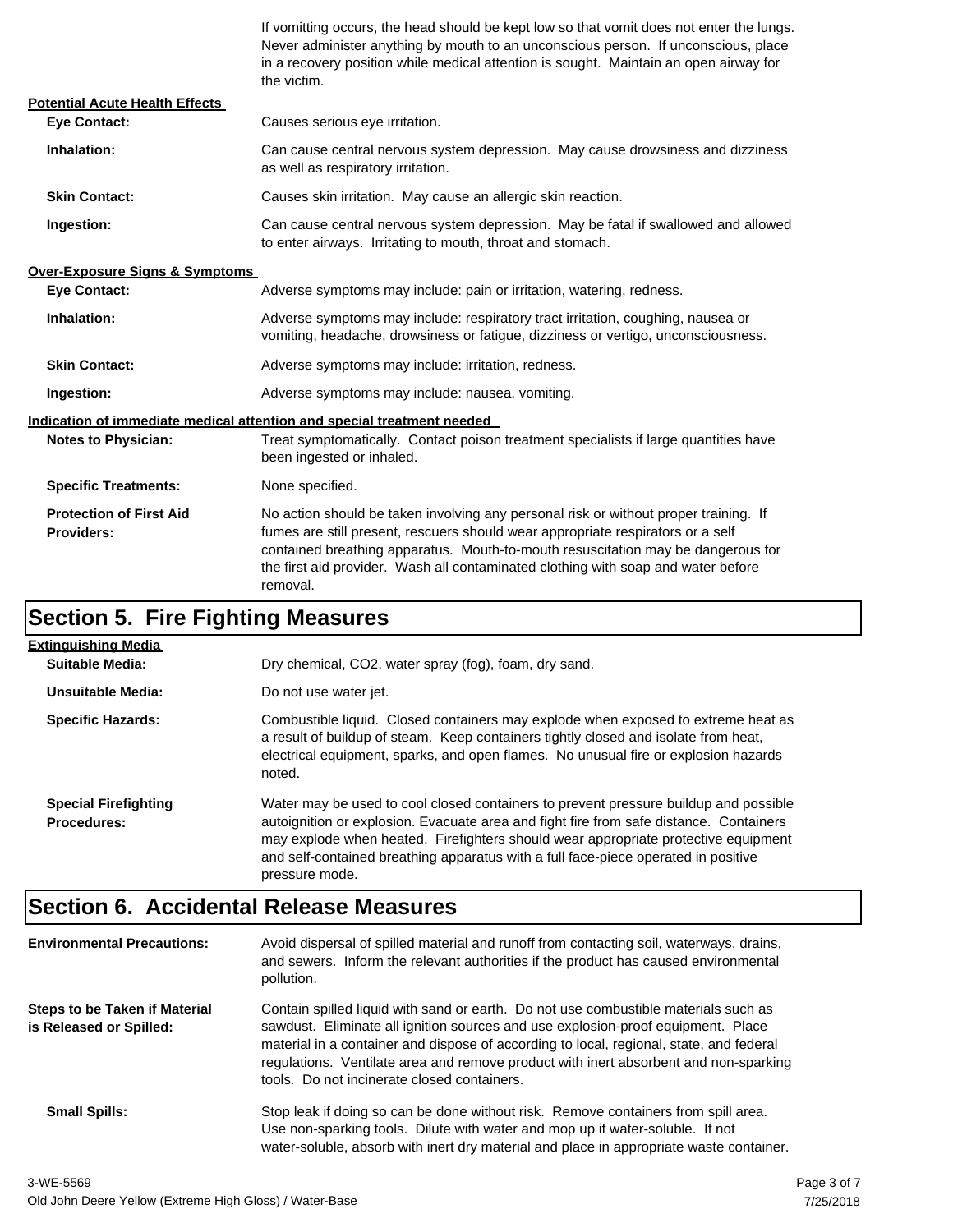Dispose of via a licensed waste disposal contractor.

Large Spills: Stop leak if doing so can be done without risk. Remove containers from spill area. Use non-sparking tools. Approach the release from upwind. Prevent entry into sewers, waterways, basements, or confined areas. Wash spillages into an effluent treatment plant or proceed as follows: contain and collect spillage with inert absorbent materials and place in a container for disposal according to local regulations. Dispose of via a licensed waste disposal contractor. See Section 1 for emergency contact information and Section 13 for waste disposal.

#### **Section 7. Handling and Storage**

**Handling:** Wash thoroughly after handling. Eating, drinking, and smoking should be prohibited in areas where this material is handled, stored, and processed. Wash hands and face before eating or drinking. Remove contaminated clothing and launder before reuse. Use only with adequate ventilation. Follow all SDS and label precautions even after container is emptied, as it may retain product residues. Avoid breathing fumes, vapors, or mist. Avoid contact with eyes, skin, and clothing.

Storage: Store in a dry, cool, well ventilated place. Keep container tightly closed while not in use. Isolate from heat, electrical equipment, sparks, and open flame. Do not store above 120 degrees Fahrenheit. Protect from heat, moisture, and foreign materials.

#### **Section 8. Exposure Controls/Personal Protection**

| Chemical Name / CAS No<br>Ethylene Glycol Monobutyl<br>Ether<br>111-76-2<br>10 to 20%<br>Vapor Pressure: .11 kPa | <b>OSHA Exposure Limits</b><br>50 ppm | <b>ACGIH Exposure Limits</b><br>20 ppm                                                                                                                                                                                                                                                                                                                                                                                                                                                                                                                                                                                                                                                                                                                                                        | <b>Other Exposure Limits</b> |
|------------------------------------------------------------------------------------------------------------------|---------------------------------------|-----------------------------------------------------------------------------------------------------------------------------------------------------------------------------------------------------------------------------------------------------------------------------------------------------------------------------------------------------------------------------------------------------------------------------------------------------------------------------------------------------------------------------------------------------------------------------------------------------------------------------------------------------------------------------------------------------------------------------------------------------------------------------------------------|------------------------------|
| <b>Titanium Dioxide</b><br>13463-67-7<br>5 to 10%                                                                | $5$ mg/m $3$                          | $10$ mg/m $3$                                                                                                                                                                                                                                                                                                                                                                                                                                                                                                                                                                                                                                                                                                                                                                                 |                              |
| <b>Engineering Controls:</b>                                                                                     |                                       | Use process enclosures, local exhaust ventilation, or other engineering controls to<br>keep worker exposure to airborne contaminants below any recommended or statutory<br>limits. The engineering controls also need to keep gas, vapor, or dust concentrations<br>below any lower explosive limits. Use explosion-proof ventilation equipment.                                                                                                                                                                                                                                                                                                                                                                                                                                              |                              |
| <b>Environmental Controls:</b>                                                                                   |                                       | Emissions from ventilation or work process equipment should be checked to ensure<br>they comply with the requirements of environmental protection legislation. In some<br>cases, fume scrubbers, filters, and other engineering modifications to the process<br>equipment may be required to reduce emissions to acceptable levels.                                                                                                                                                                                                                                                                                                                                                                                                                                                           |                              |
| <b>Respiratory Protection:</b>                                                                                   | adequate protection.                  | Use a properly fitted, air-purifying or air-fed respirator complying with an approved<br>standard if a risk assessment indicates this is necessary. Respiratory protection<br>programs that meet OSHA 1910.134 and ANSI Z88.2 requirements must be followed<br>when workplace conditions warrant a respirator's use. A NIOSH/MSHA approved<br>respirator with an organic vapor cartridge may be permissible under circumstances<br>where airborne concentrations are expected to exceed exposure limits. Protection<br>provided by air purifying respirators is limited. Use a positive pressure, air supplied<br>respirator if there is any potential for an uncontrolled release, exposure levels are not<br>known, or in any circumstances where air purifying respirators may not provide |                              |
| <b>Skin Protection:</b>                                                                                          | used.                                 | Use impervious, chemical resistant gloves to prevent prolonged skin contact and<br>absorption of material through the skin. Nitrile or neoprene gloves may afford<br>adequate protection. Personal protective equipment for the body should be selected<br>based on the task being performed and the risks involved, and should be approved by<br>a specialist before handling this product. Where there is a risk of ignition from static<br>electricity, wear anti-static protective clothing. For best protection, the clothing should<br>include anti-static boots, gloves, and overalls. Appropriate footwear should always be                                                                                                                                                           |                              |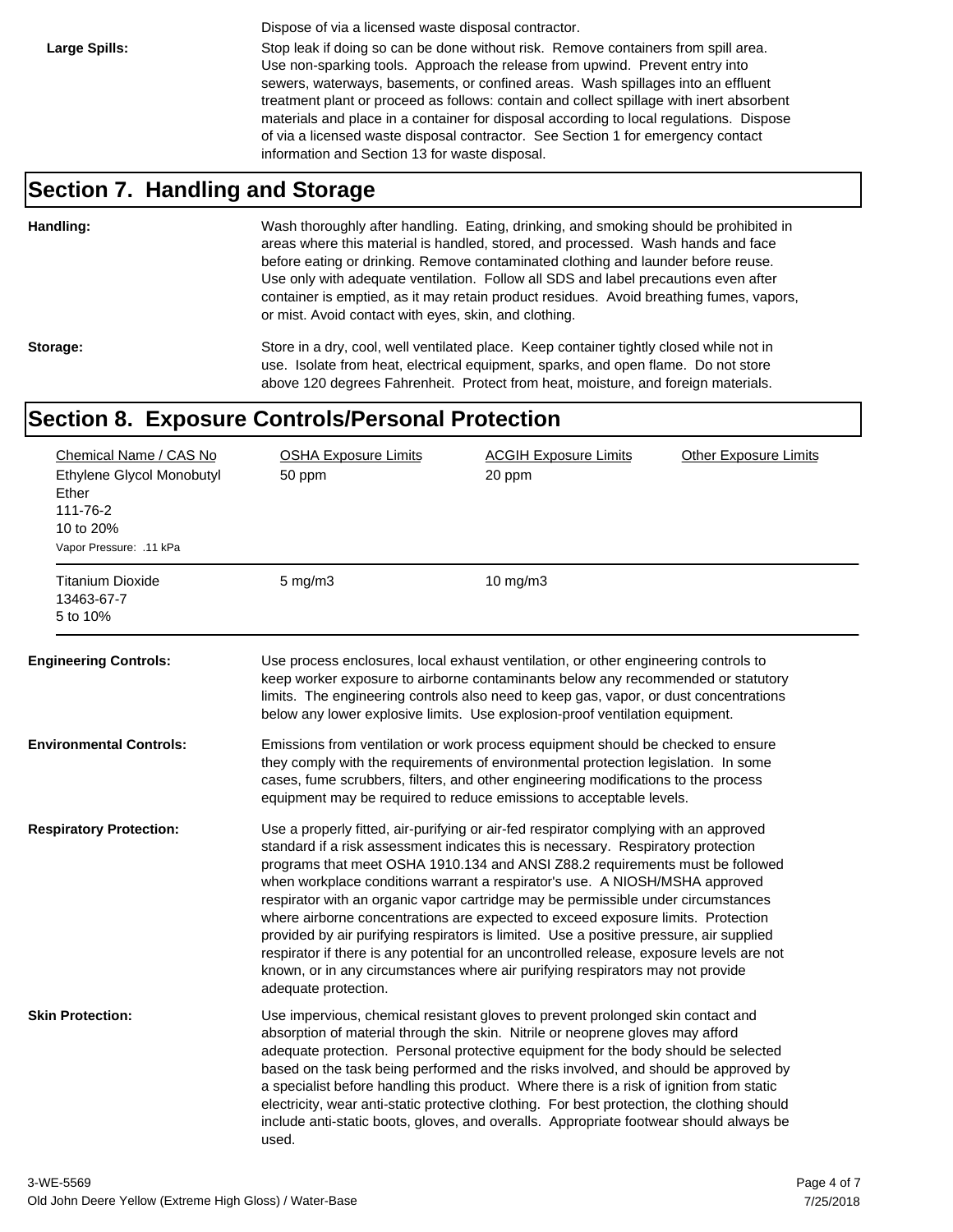| <b>Eye Protection:</b> |  |
|------------------------|--|
|                        |  |

Safety eyewear, such as splash goggles or a full face shield, should be worn at all times to protect against splashes of liquids.

**Hygienic Measures:** Wash thoroughly with soap and water before eating, drinking, or smoking. Remove contaminated clothing immediately and launder before reuse.

# **Section 9. Physical and Chemical Properties**

Physical State: Liquid Odor: Solvent odor

| Vapor Density                                     | Heavier than air            |
|---------------------------------------------------|-----------------------------|
| Vapor Density                                     | 3.95                        |
| Vapor Pressure                                    | 7 mmHq                      |
| <b>Evaporation Rate</b>                           | Slower than ether           |
| <b>Boiling Point</b>                              | 171 C                       |
| Specific Gravity (SG)                             | 1.077                       |
| Material VOC (Lb / Gal)                           | 1.41                        |
| Material VOC $(g/L)$                              | 168.82                      |
| Coating VOC (Lb/Gal)                              | 2.73                        |
| Coating VOC (g/L)                                 | 327.68                      |
| Flash Point:                                      | 61 Celsius (142 Fahrenheit) |
| Autoignition:                                     | Not available               |
| LEL:                                              | $1.1 \%$                    |
| UEL:                                              | 10.6%                       |
| <b>Partition Coefficient.</b><br>n-octanol/water: | Not available               |
| Auto-ignition temperature:                        | Not available               |

# **Section 10. Stability and Reactivity**

| <b>Conditions to Avoid:</b>      | Avoid temperatures above 120 degrees Fahrenheit. Avoid all possible sources of<br>ignition. Do not pressurize, cut, weld, braze, drill, or expose containers to heat. Do not<br>allow vapor to accumulate in low or confined areas. Avoid contact with strong acid and<br>strong bases. |
|----------------------------------|-----------------------------------------------------------------------------------------------------------------------------------------------------------------------------------------------------------------------------------------------------------------------------------------|
| Incompatibility:                 | Incompatible with strong oxidizing agents.                                                                                                                                                                                                                                              |
| <b>Hazardous Decomposition:</b>  | By open flame, carbon monoxide and carbon dioxide. When heated to decomposition,<br>product emits acrid smoke and irritating fumes. Contains solvents which may form<br>carbon monoxide, carbon dioxide, and formaldehyde.                                                              |
| <b>Hazardous Polymerization:</b> | Will not occur under normal conditions.                                                                                                                                                                                                                                                 |
| Stability:                       | The product is stable.                                                                                                                                                                                                                                                                  |

## **Section 11. Toxicological Information**

| <b>Effects of Over-Exposure</b> |                                                                                                                                                                                                                                                                                                                                                  |
|---------------------------------|--------------------------------------------------------------------------------------------------------------------------------------------------------------------------------------------------------------------------------------------------------------------------------------------------------------------------------------------------|
| <b>Eve Contact:</b>             | Causes serious eye irritation.                                                                                                                                                                                                                                                                                                                   |
| <b>Skin Contact:</b>            | Prolonged or repeated skin contact may cause irritation. Allergic reactions are<br>possible.                                                                                                                                                                                                                                                     |
| Inhalation:                     | Harmful if inhaled. High gas, vapor, mist, or dust concentrations may be harmful if<br>inhaled. Avoid breathing fumes, spray, vapors, or mist. May cause headaches and<br>dizziness. High vapor concentrations are irritating to the eyes, nose, throat, and lungs.<br>Prolonged or excessive inhalation may cause respiratory tract irritation. |
| Ingestion:                      | Harmful or fatal if swallowed. Aspiration hazard if swallowed; can enter lungs and<br>cause damage.                                                                                                                                                                                                                                              |
| <b>Chronic Hazards:</b>         | High concentrations may lead to central nervous system effects (drowsiness,<br>dizziness, nausea, headaches, paralysis, burred vision) and damage. Reports have                                                                                                                                                                                  |
|                                 |                                                                                                                                                                                                                                                                                                                                                  |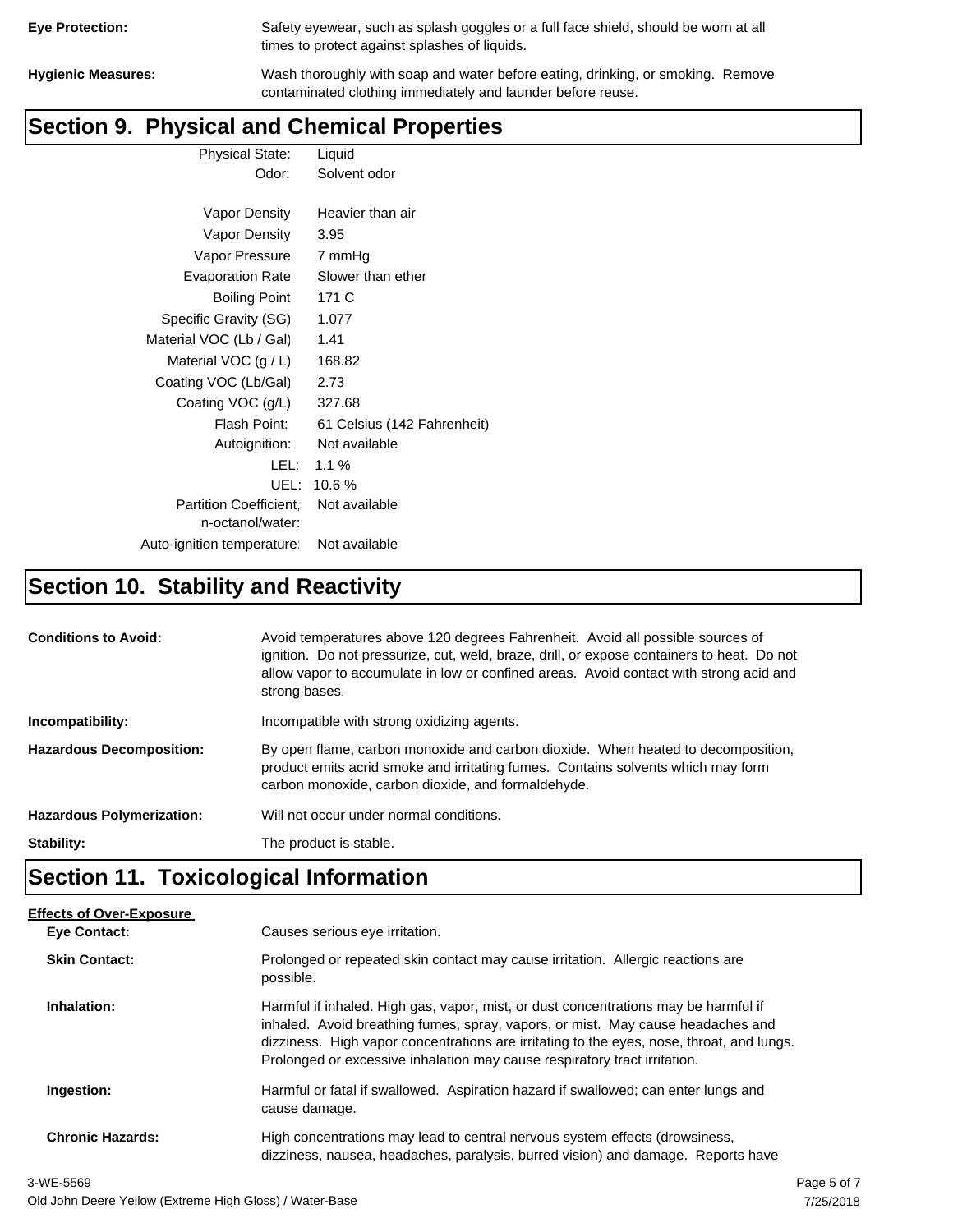|                                 | associated repeated and prolonged occupational overexposure to solvents with<br>permanent brain and nervous system damage. Contains carbon black pigment.<br>Chronic inflammation, lung fibrosis, and lung tumors have been observed in<br>experimental tests involving rats exposed to excessive concentrations of carbon black<br>and several insoluble dust particles for long periods of time. Tumors have not been<br>observed in other species under similar circumstances. Epidemiological studies of<br>North American workers show no evidence of clinically significant negative health<br>effects from occupational exposure to carbon black. Carbon black is listed as a Group<br>2B - Possibly Carcinogenic to Humans, by IARC and is proposed to be listed as A4 -<br>Not Classified as a Human Carcinogen by the American Conference of Governmental<br>Industrial Hygienists. Significant exposure is unlikely during typical application of this<br>product by roller or brush. Risk of overexposure depends on the duration and level of<br>exposure to dust from such processes as repeated sanding of dried surfaces, or<br>inhalation of spray mist, and the actual concentration of carbon black in the product<br>formula.<br>Product contains titanium dioxide, which is listed as a Group 2B - Possibly<br>Carcinogenic to Humans by IARC. No significant exposure to titanium dioxide is<br>anticipated while using this product, in which titanium dioxide is bound to other<br>materials including resin and other pigments, during brush or rolling application.<br>Overexposure risks depend on duration and level of exposure to dust, such as from |  |  |
|---------------------------------|------------------------------------------------------------------------------------------------------------------------------------------------------------------------------------------------------------------------------------------------------------------------------------------------------------------------------------------------------------------------------------------------------------------------------------------------------------------------------------------------------------------------------------------------------------------------------------------------------------------------------------------------------------------------------------------------------------------------------------------------------------------------------------------------------------------------------------------------------------------------------------------------------------------------------------------------------------------------------------------------------------------------------------------------------------------------------------------------------------------------------------------------------------------------------------------------------------------------------------------------------------------------------------------------------------------------------------------------------------------------------------------------------------------------------------------------------------------------------------------------------------------------------------------------------------------------------------------------------------------------------------------------------------------------------------|--|--|
|                                 | repeated sanding of this product's dried film, or inhalation of spray mist, and the actual<br>concentration of titanium dioxide in the product formula. For additional information,<br>refer to IARC Monograph, Volume 93, 2010.                                                                                                                                                                                                                                                                                                                                                                                                                                                                                                                                                                                                                                                                                                                                                                                                                                                                                                                                                                                                                                                                                                                                                                                                                                                                                                                                                                                                                                                   |  |  |
| <b>Primary Routes of Entry:</b> | Eye contact, ingestion, inhalation, absorption through the skin, skin contact.                                                                                                                                                                                                                                                                                                                                                                                                                                                                                                                                                                                                                                                                                                                                                                                                                                                                                                                                                                                                                                                                                                                                                                                                                                                                                                                                                                                                                                                                                                                                                                                                     |  |  |
| <b>Acute Toxicity Values:</b>   | Acute effects of this product have not been tested. Available data on individual<br>components, if any, will be listed below.                                                                                                                                                                                                                                                                                                                                                                                                                                                                                                                                                                                                                                                                                                                                                                                                                                                                                                                                                                                                                                                                                                                                                                                                                                                                                                                                                                                                                                                                                                                                                      |  |  |

#### **Section 12. Ecological Information**

**Ecological Information:** Product is a mixture of listed components.

#### **Section 13. Disposal Information**

**Disposal Considerations:** The generation of waste should be avoided or minimized wherever possible. Disposal of this product, solutions, and any by-products should at all times comply with relevant environmental protection regulations and waste disposal regulations, in addition to any local or regional restrictions which may be in effect. Surplus and non-recyclable products should be disposed of via a licensed waste disposal contractor. Waste should not be disposed of untreated to the sewer unless fully compliant with the requirements of all authorities with jurisdiction. Waste packaging should be recycled whenever possible. Incineration or landfill should only be considered when recycling is not feasible. Take care when handling empty containers as they may retain some residual product. Vapor from residue may create a flammable or explosive atmosphere within the used container. Do not expose empty containers to heat or sparks, and do not weld, cut, or grind used containers unless they have been thoroughly cleaned. Avoid contact of spilled material with soil, waterways, drains, and sewer systems.

#### **Section 14. Transport Information**

|                          | Domestic (US DOT)        | <b>International (IMDG)</b> | Air (IATA)               | Canada (TDG)             |
|--------------------------|--------------------------|-----------------------------|--------------------------|--------------------------|
| <b>UN Number:</b>        | Not Regulated            | Not Regulated               | Not Regulated            | Not Regulated            |
| <b>UN Shipping Name:</b> | $\overline{\phantom{0}}$ | $\overline{\phantom{0}}$    | $\overline{\phantom{0}}$ | ٠                        |
| <b>Hazard Class:</b>     | $\overline{\phantom{0}}$ | $\overline{\phantom{a}}$    | $\overline{\phantom{0}}$ | $\overline{\phantom{a}}$ |
| <b>Packing Group:</b>    | $\overline{\phantom{0}}$ | ۰                           | $\overline{\phantom{0}}$ | ٠                        |
| <b>Limited Quantity:</b> | $\overline{\phantom{0}}$ | ۰                           | $\overline{\phantom{0}}$ | ۰                        |

**Special Considerations:** The presence of a shipping description for a particular mode of transport does not